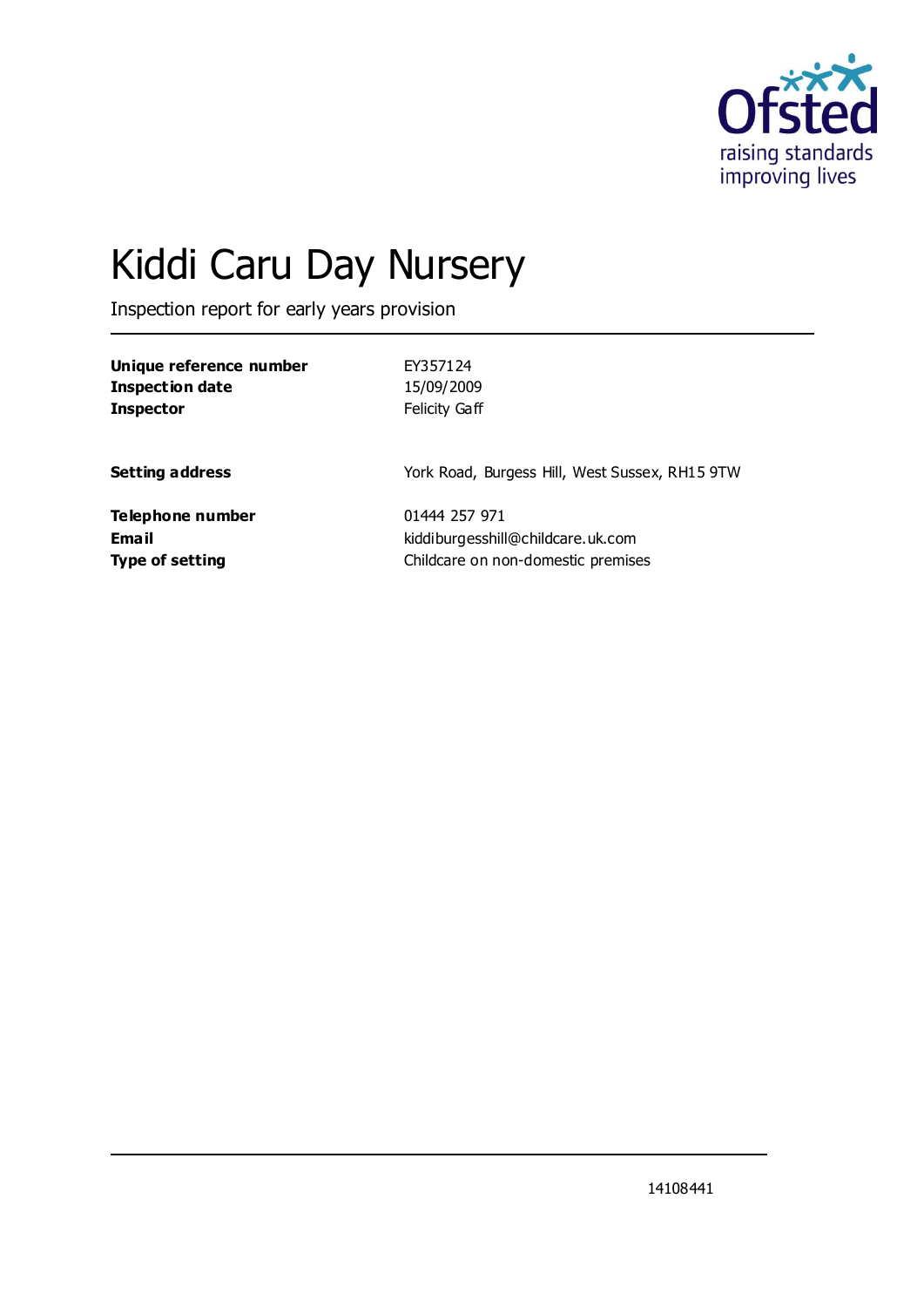The Office for Standards in Education, Children's Services and Skills (Ofsted) regulates and inspects to achieve excellence in the care of children and young people, and in education and skills for learners of all ages. It regulates and inspects childcare and children's social care, and inspects the Children and Family Court Advisory Support Service (Cafcass), schools, colleges, initial teacher training, work-based learning and skills training, adult and community learning, and education and training in prisons and other secure establishments. It rates council children's services, and inspects services for looked after children, safeguarding and child protection.

If you would like a copy of this document in a different format, such as large print or Braille, please telephone 08456 404040, or email enquiries@ofsted.gov.uk.

You may copy all or parts of this document for non-commercial educational purposes, as long as you give details of the source and date of publication and do not alter the information in any way.

Royal Exchange Buildings St Ann's Square Manchester M2 7LA

T: 08456 404040 Textphone: 0161 618 8524 E: enquiries@ofsted.gov.uk W: [www.ofsted.gov.uk](http://www.ofsted.gov.uk/)

© Crown copyright 2009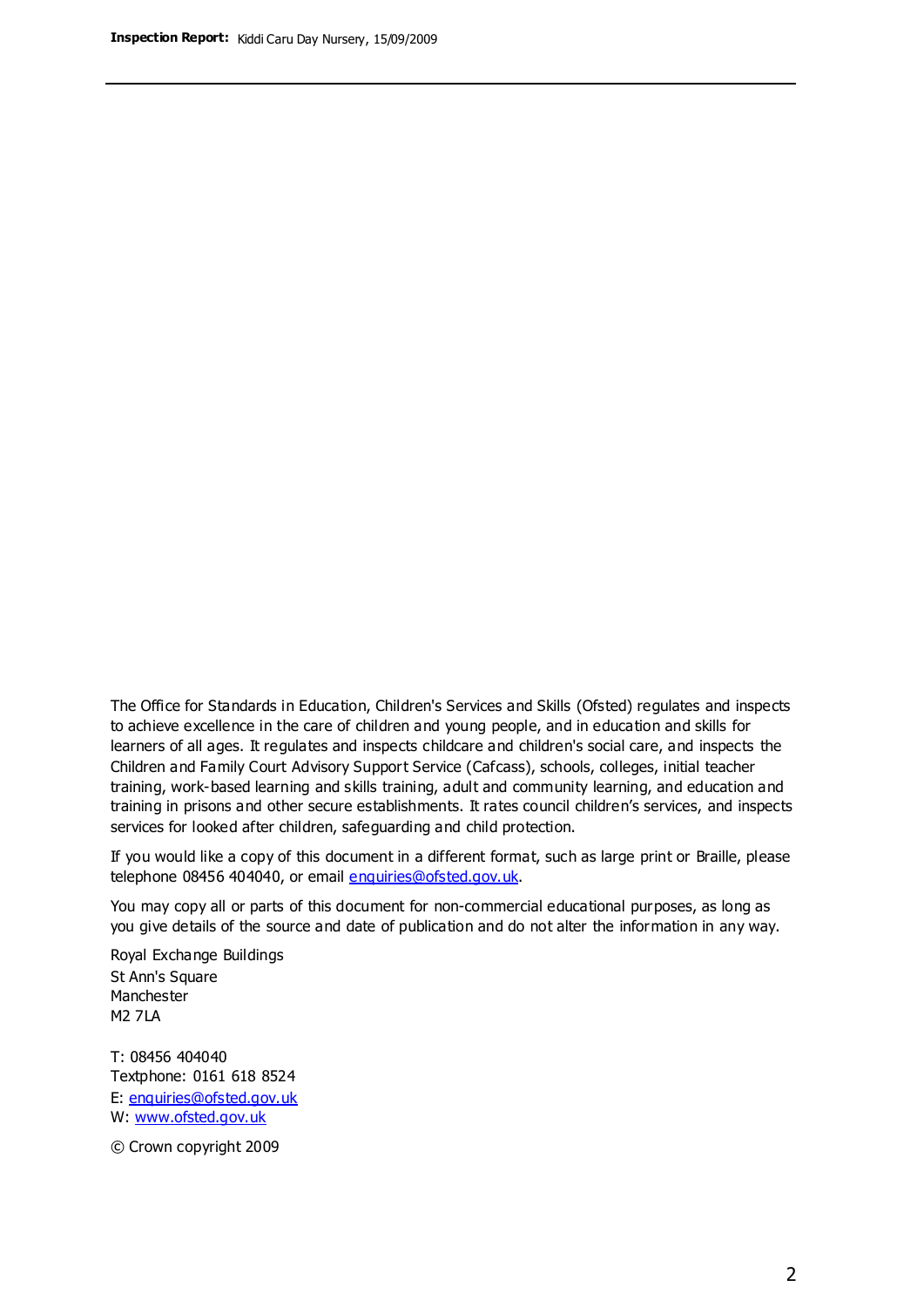## **Introduction**

This inspection was carried out by Ofsted under Sections 49 and 50 of the Childcare Act 2006 on the quality and standards of the registered early years provision. 'Early years provision' refers to provision regulated by Ofsted for children from birth to 31 August following their fifth birthday (the early years age group). The registered person must ensure that this provision complies with the statutory framework for children's learning, development and welfare, known as the *Early* Years Foundation Stage.

The provider must provide a copy of this report to all parents with children at the setting where reasonably practicable. The provider must provide a copy of the report to any other person who asks for one, but may charge a fee for this service (The Childcare (Inspection) Regulations 2008 regulations 9 and 10).

Please see our website for more information about each childcare provider. We publish inspection reports, conditions of registration and details of complaints we receive where we or the provider take action to meet the requirements of registration.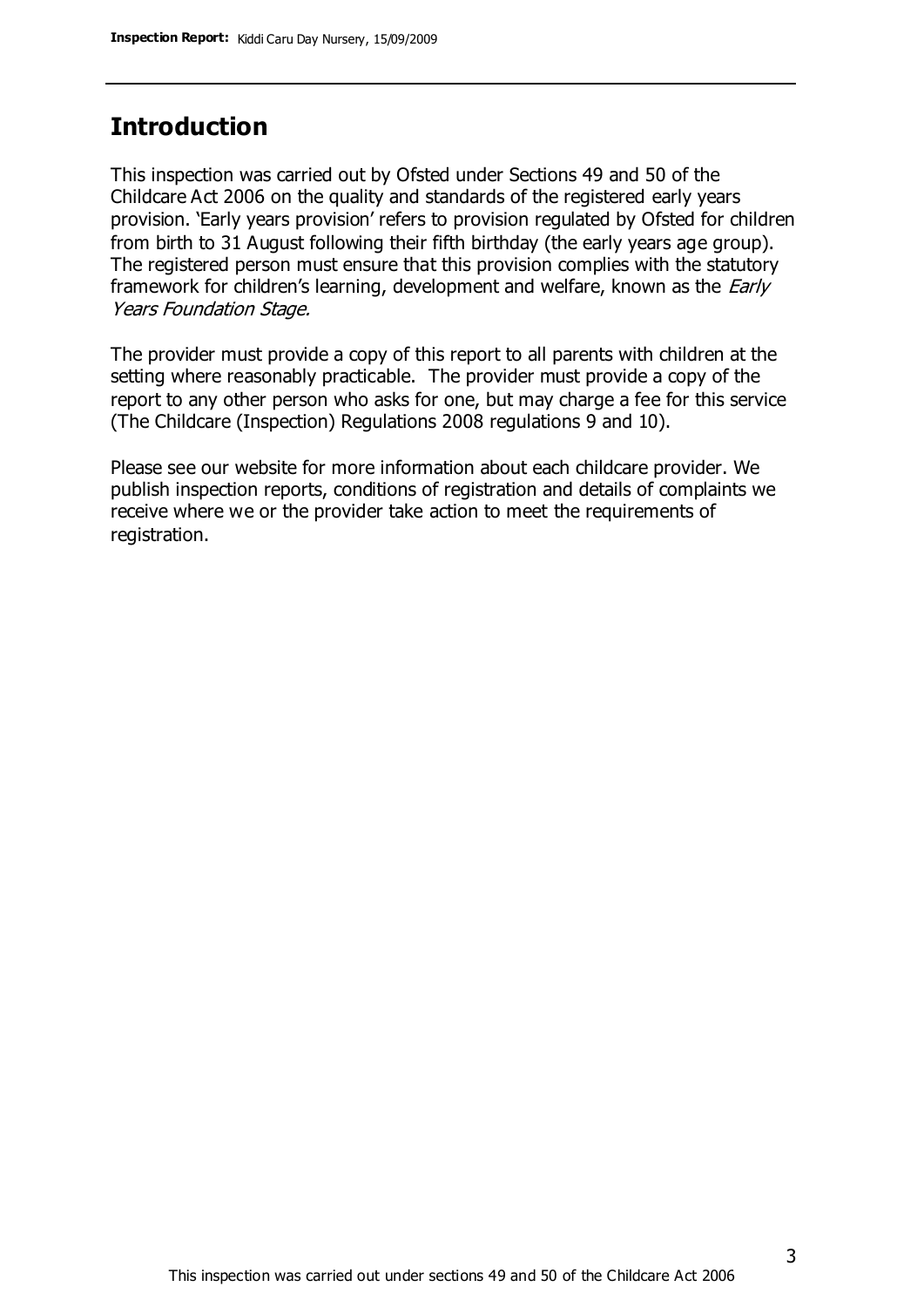# **Description of the setting**

Kiddi Caru Day Nursery is one of 19 nurseries run by The Childcare Corporation. It opened in 2007 and operates from a purpose-built, self-contained unit in Burgess Hill, West Sussex. All parts of the building are wheelchair accessible. All children have access to an adjacent outdoor play area. The nursery provides 100 places for children in the early years age range, from 7.30am to 6.30pm on Mondays to Fridays for 51 weeks a year. There are currently 174 children on roll who are drawn from the surrounding urban and rural areas. The nursery supports children with special educational needs and/or disabilities and makes provision for children who speak English as an additional language. There are 41 members of staff who work directly with the children, of whom 30 hold early years qualifications to at least level two. The setting provides funded early education for three- and fouryear-olds. It receives support from the local authority.

## **The overall effectiveness of the early years provision**

Overall the quality of the provision is good.

Children's needs are generally well met because they are cared for by wellqualified staff in attractive, well-designed premises. They enjoy an excellent range of high-quality toys and equipment that supports their progress in all areas of learning. Staff ensure they know each child's welfare needs and endeavour to provide the care their parents wish them to have. The provider fosters an ethos of continuous improvement throughout the nursery. Managers involve all staff in evaluating their practice and, overall, they identify and address areas for development effectively.

## **What steps need to be taken to improve provision further?**

To further improve the early years provision the registered person should:

- use systematic observations and assessments of children's achievements, interests and learning styles to plan challenging and motivating play experiences for each child indoors and out, across all areas of learning and development
- organise space and resources to ensure one- and two-year-old children can benefit from a wide range of attractively presented play opportunities at all times
- improve the organisation of everyday routines such as snack and meal times to incorporate good hand washing procedures and to minimise the time toddlers spend waiting passively.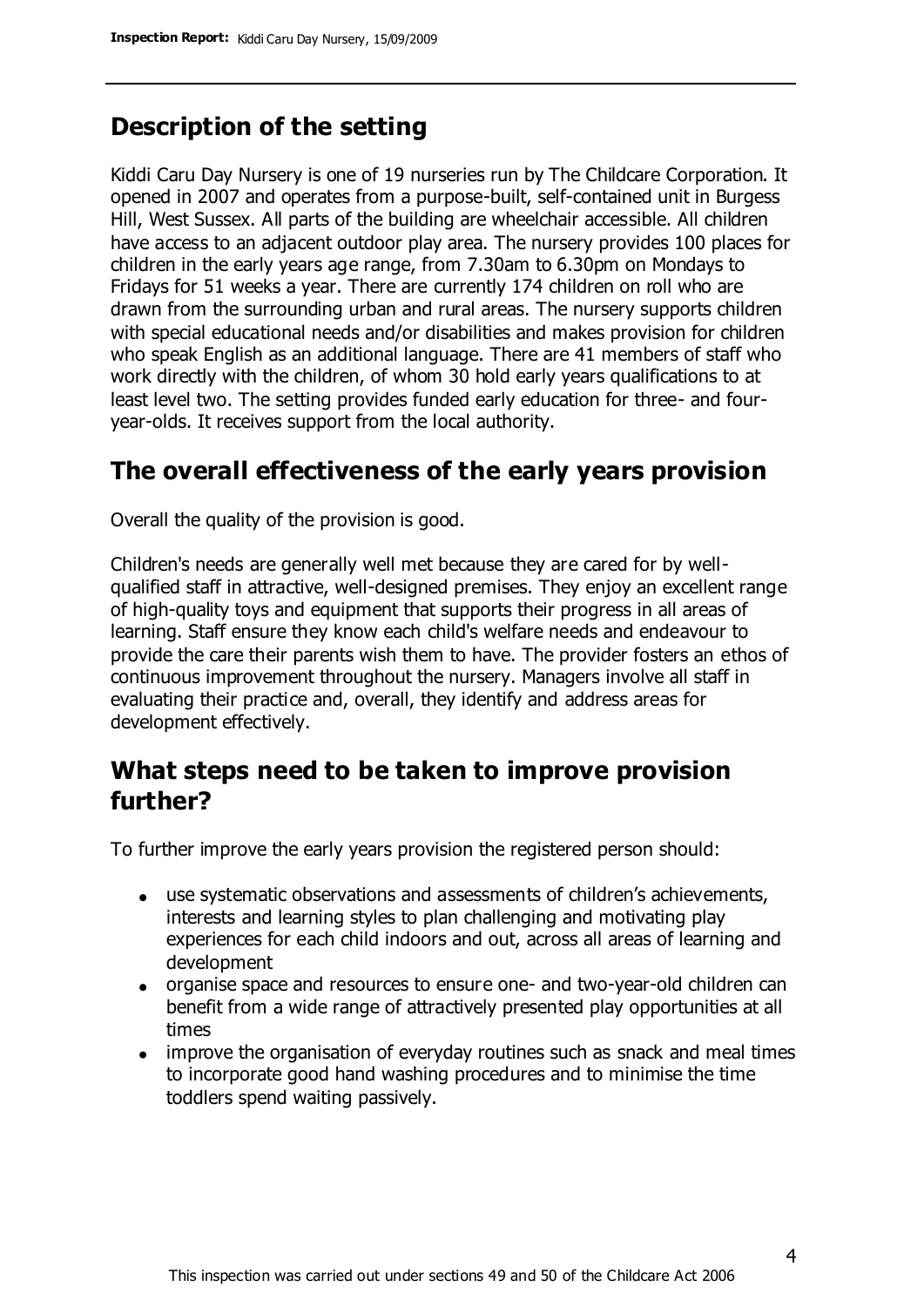# **The effectiveness of leadership and management of the early years provision**

There are rigorous systems in place to ensure that staff are suitable to care for children. Comprehensive training systems ensure all staff are familiar with their roles and responsibilities for child protection. Staff know children well as individuals and endeavour to adapt the care they provide to meet each child's needs. Staff carry out thorough risk assessments of premises, practices and equipment, which ensure the quality, safety and accessibility of all indoor and outdoor areas of the nursery. They work together with managers to evaluate the nursery's strengths and weaknesses. Managers take prompt steps to rectify identified weaknesses but do not always check how well staff use new resources to improve the care children receive. Although minimum ratios are met at all times, on occasion staff caring for babies and toddlers struggle to meet the needs of all promptly. Staff caring for one- and two-year-olds do not always organise time, space and resources sufficiently carefully to provide enough choices for each child.

Staff work closely with parents to create effective partnerships. There are very good systems to allow an unhurried exchange of information when children first attend. This means that staff caring for children are very well informed about each child's development and their welfare needs. Children feel secure and comfortable at the nursery because they receive consistent care. There are good arrangements to enable parents and other carers to learn about and support the care and education offered. The numerous photographs displayed show parents the wide range of play opportunities children enjoy. Staff arrange opportunities for parents to visit the nursery to play alongside their children. They provide examples of play activities that parents and children can share at home to extend their learning. Staff work effectively with other agencies to meet the needs of children with special educational needs and/or disabilities. They initiate links with other early years settings but do not share enough information to ensure they are complementing the care children receive elsewhere.

## **The quality and standards of the early years provision and outcomes for children**

Managers have high expectations for the nursery and put in place clear procedures to support good practice, although at times these are not implemented consistently across all age groups. Staff provide a wide variety of activities that are likely to support all areas of learning well. They do not use systematic observations and assessments of children's achievements, interests and learning styles when planning them. Written plans do not clearly identify how staff might adapt activities or resources to provide challenging and motivating play experiences for each child indoors and out. Staff observe what children do and record what they notice. Parents receive daily notes about their child's day although those for toddlers are often repetitive and merely list the activities in which children took part rather than what they achieved or learned.

Children throughout the nursery are cared for by consistent staff who know them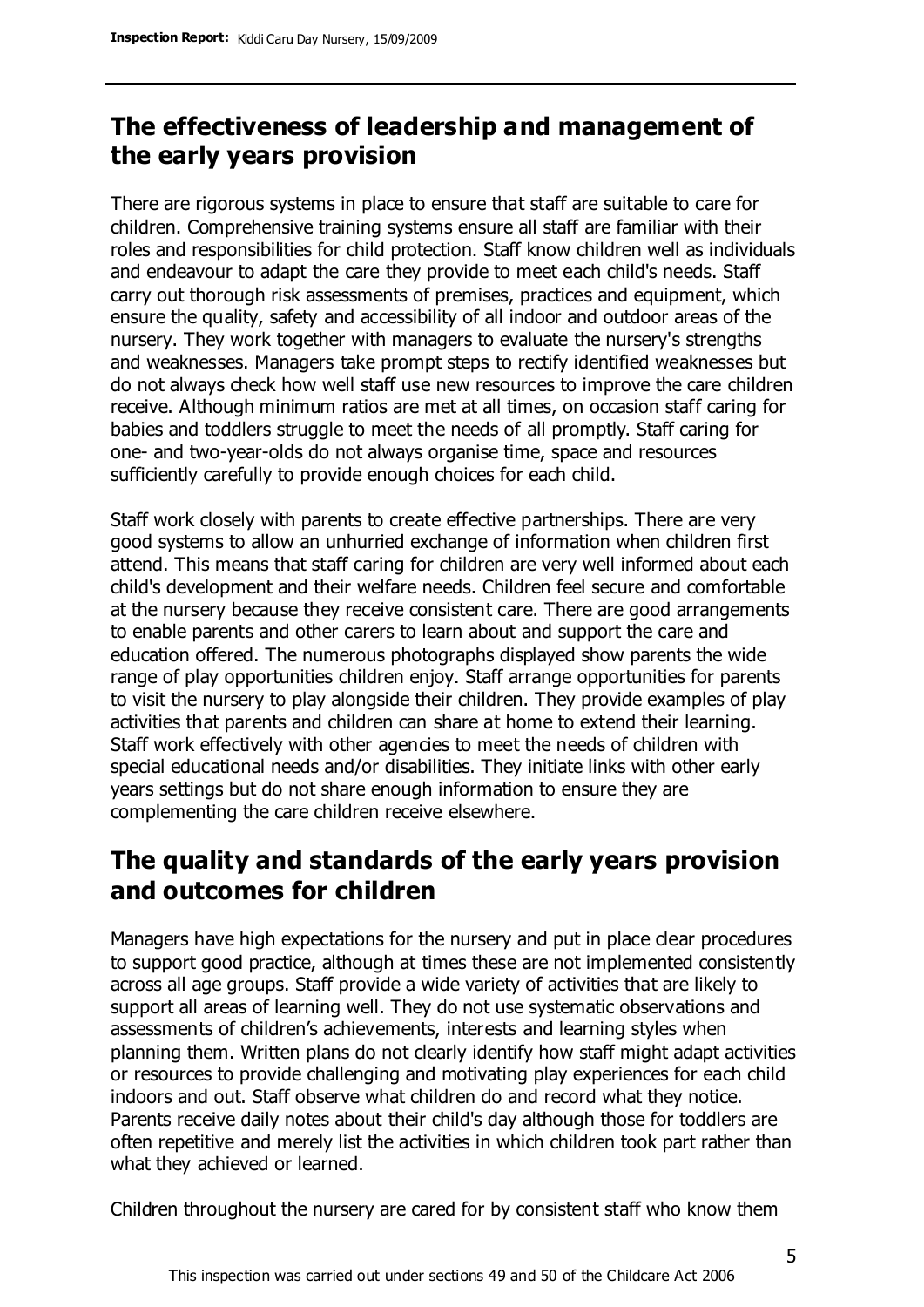very well as individuals, which promotes their confidence and self-esteem. Babies quickly feel at ease in the nursery and respond positively to the gentle care of trusted adults. The organisation of everyday routines does not always maximise children's opportunities for active learning or ensure that children have enough space for well-spaced activities. Staff provide good role models and explain to older children how and why they should behave. As a result, many of the older children are confident and friendly. Behaviour is very good. Children are proud of their nursery and are eager to explain all the things they do. They develop good social skills, make friendships and begin to understand the reasons for the everyday rules they follow. Babies and toddlers develop their language skills because staff respond to their vocalisations, encouraging them to communicate. Staff make good use of songs, stories and rhymes to help children extend their vocabularies. Older children develop an excellent knowledge of literary conventions; they begin to identify sounds and letters and enjoy sharing books with adults. They apply their knowledge of numbers to real-life situations in order to solve problems.

Babies learn about the world around them as they eagerly explore the interesting range of play materials, and staff ensure non-mobile babies can reach toys they enjoy. Children learn about the natural world as they plant seeds and tend growing plants, although there are few outings to enable them to encounter creatures, people and objects in their natural environments and in real-life situations. Older children competently operate simple programs on the computer. Staff make good provision to support the language needs of children who are acquiring more than one language. They help children to begin to recognise and respect cultural diversity by celebrating festivals from different cultural traditions. Children are cared for in a safe, well-resourced environment. They enjoy nourishing, homecooked meals, and older children learn to make healthy food choices. Children learn to recognise their own bodies' needs and are usually able to help themselves to drinks as they need them. The premises are kept hygienic because staff follow good cleaning routines, although they do not always ask visitors to remove their shoes before entering baby and toddler rooms. Most children follow good personal hygiene routines to minimise the risk of cross infection.

There are clear procedures for managing sick or injured children, and all the records required to support children's welfare are in place. The needs of children with specific dietary requirements or medical needs are managed very well. All children have regular access to outdoor play and older ones begin to learn that this keeps them healthy. Babies roll and crawl in safety and have appropriate equipment to pull themselves safely to stand. Staff support children well as they experiment with a range of materials in two and three dimensions. For example, one-year-olds explore how they can squeeze play dough, and persevere at controlling paintbrushes. They learn about textures, tastes and smell through playing with substances such as baked beans or cornflour paste. Staff encourage older children to find their own ways to make marks on paper with finger paint. Children of all ages practise counting backwards and forwards as they join in number songs and rhymes.